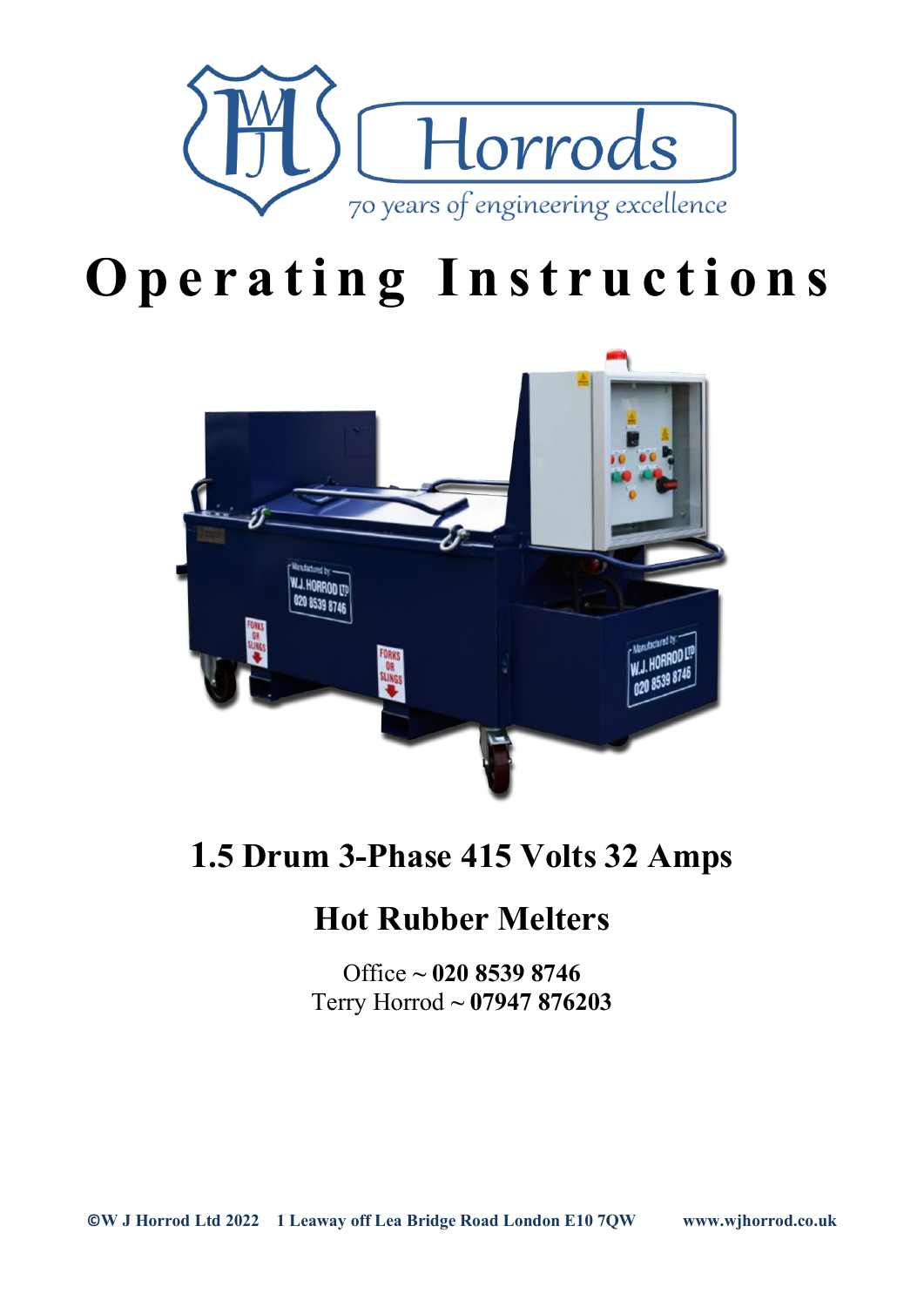## **Contents**

#### **Page:**

- **1] Introduction**
- **2] Important Information.**
- **3] Useful Operating Information & Advice**
- **4] Melter Start Up.**
- **5] Temperature Controller – Electric Motor/Gearbox – Working Temperatures – Expansion – Agitation.**
- **6] Closing Down Melter.**
- **7] Health & Safety.**
- **8] Left Blank for Operatives Notes.**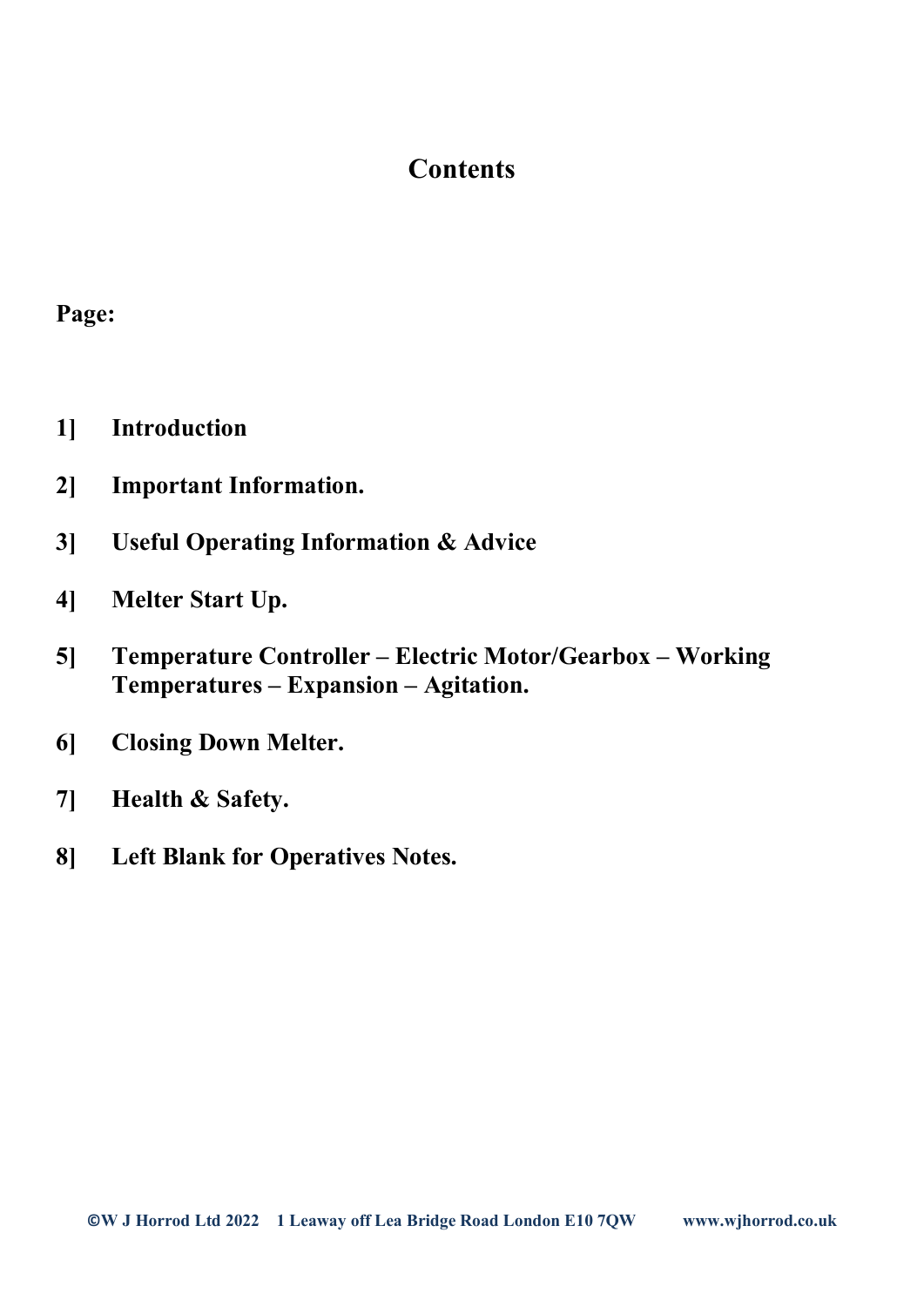#### **Introduction**

**Thank you for choosing to purchase a new W.J. Horrod Ltd 3-Phase Hot Rubber Melter**

**All our products are made to a very high, and recognised engineering standard, and if used correctly by a trained, certificated operative, to our operating and maintenance instructions, will increase the machines longevity.** 

**Operatives must always read the manufacturers operating instructions before attempting to use the machine.** 

**No attempt must be made to carry out any repairs or maintenance whilst equipment is in operation. Safe working practise is a legal requirement and must always be adhered to. Protective clothing should always be worn when operating this equipment.** 

**Faulty equipment should be immediately shut down, and reported directly to the supervisor/person in charge, and not used again until the fault has been rectified.**

#### **PLEASE NOTE**

**This unit was manufactured for use with rubberised materials only. Using any other material goes against its intended use.**

*Using this unit for any other material is done so at your own risk, and could nullify the manufacturer's warranty.*

**-1-**

**©W J Horrod Ltd 2022 1 Leaway off Lea Bridge Road London E10 7QW www.wjhorrod.co.uk**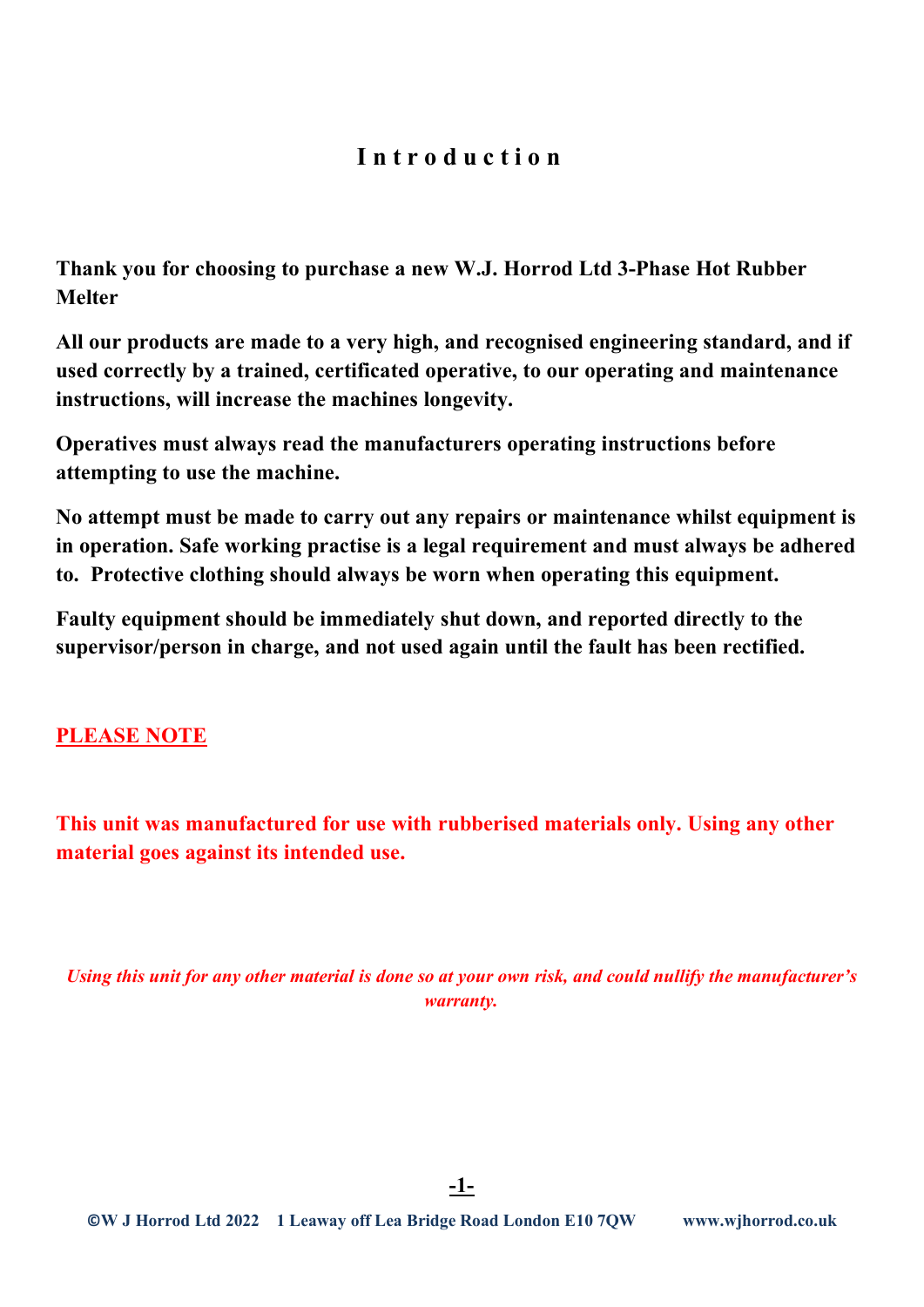#### **Important Information**

- **1] Never attempt to operate the Melter before carefully reading the following operating instructions, and having been instructed to do so by a qualified person.**
- **2] Always check the power connection lead for damage and wear – POWER LEAD MUST NOT BE ANY LONGER THAN THE SUPPLIED 20 METRES.**
- **3] Important when adding material please ensure that the stirrer is NOT moving and are always stopped in the centre of the pan i.e., vertical to the shaft, once material is added close the lids and re-engage the stirrer.**
- **4] Never carry out any repairs or servicing before the machine is shut down with the motor stopped, electric disconnected and the machine is allowed to go cold.**
- **5] When faults are discovered the Melter should be shut down immediately, then reported to the person directly responsible. The Melter should on no account be used again till all faults have been corrected.**
- **6] Never operate the Melter with safety guards or covers removed.**
- **7] Always carry out oil level checks on the gearbox when Melter is cold, before starting work. Never attempt to fill oil level while the Melter is running. Carry out all lubrications and checks at the same time – using correct lubrication.**
- **8] The machine should never under any circumstances be left unattended when being used.**
- **9] Care should be taken when using scrapers, trowels and re-bar, if these items are dropped into the Melter it will JAM the stirrer, which in turn will burn out the electric motor/gearbox.**
- **10] Please check at the start of the day that there is no water in the pan, if any water is present it should be removed before loading the machine. Likewise, the material should also be checked and cleared of any water before it is loaded.**
- **11] Material MUST always be covering THE THERMOSTAT CAPILLARY sensor tube to avoid over heating of the material which can cause the material to flash and catch alight.**
- **12] Melter must be used outside only**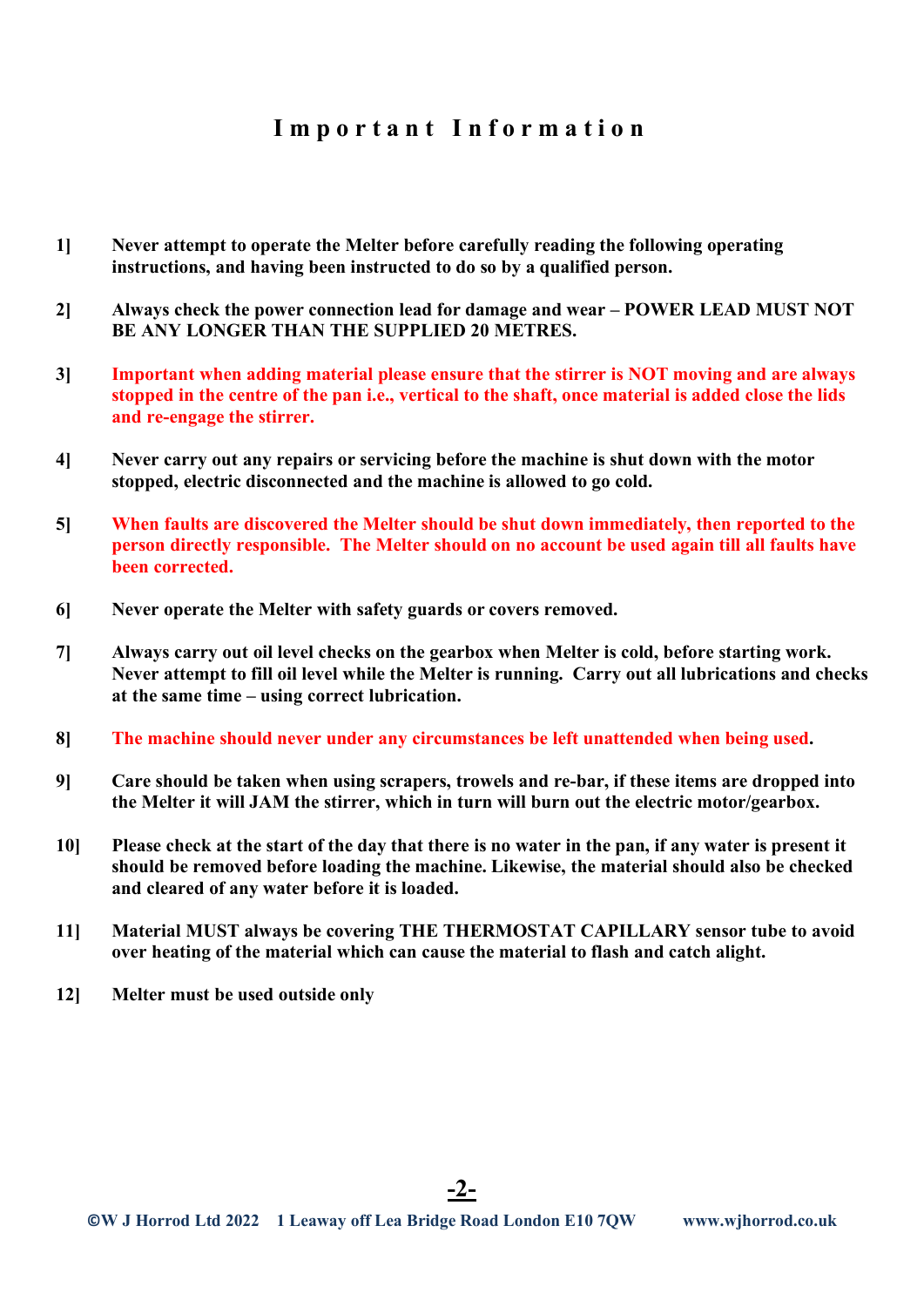**Useful Operating Information and Advice:**

**1] Never leave material in the machine unless;**

**A] It is unavoidable due to circumstances beyond your control – i.e., weather conditions or the area of intended use is not ready.**

**B] Material is going to be used the following day.**

**We recommend this for the following reasons;**

**When a large volume of the material is allowed to go cold, the time required to re-heat this now solid lump is increased. It is essential to ensure it is heated slowly into a fluid state prior to agitation.**

**Material heated up too quickly may cause a layer of built up burned material on the bottom of the pan which will jam the stirrer.**

**-3-**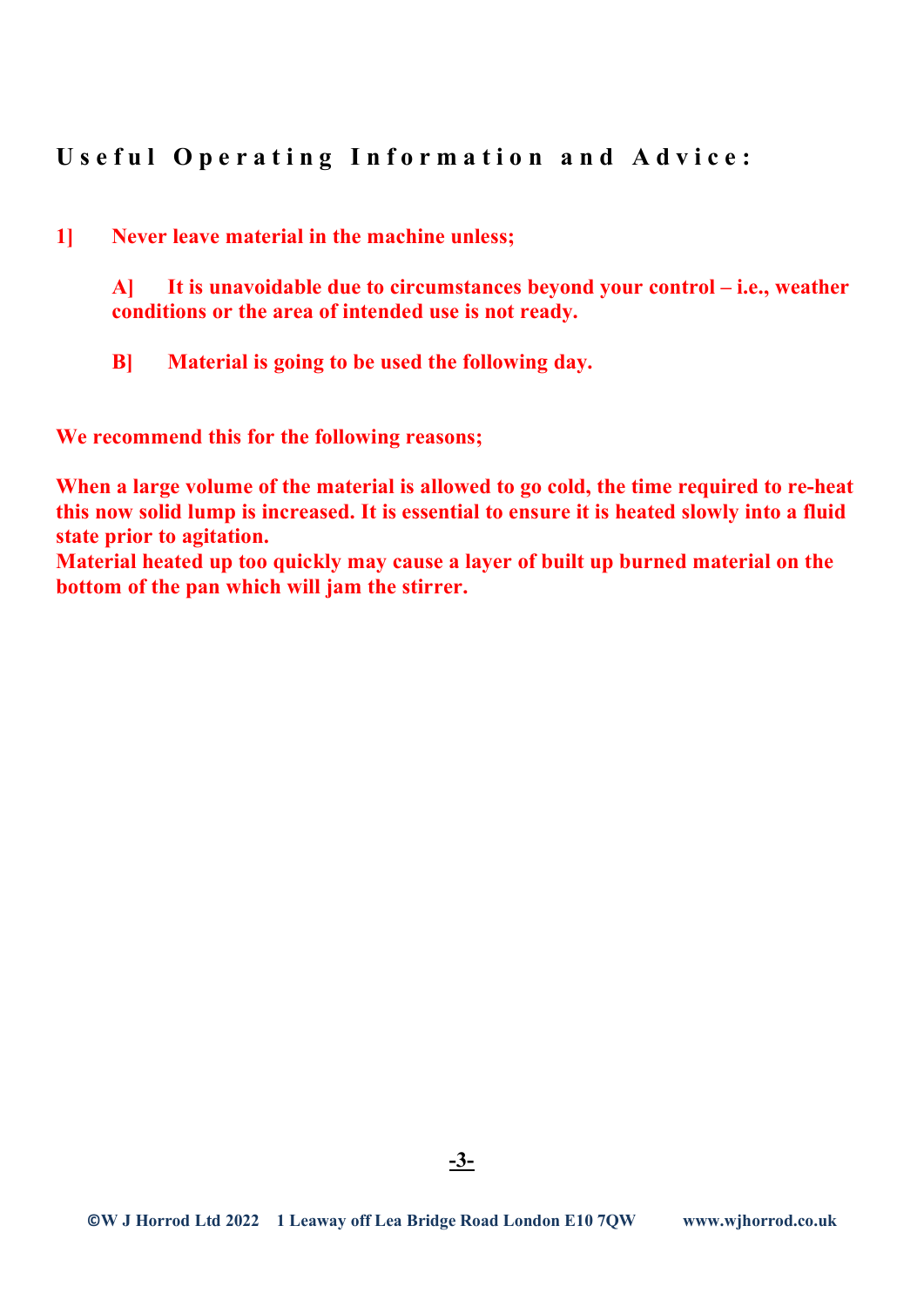#### **Melter Start Up:**

- **1] Plug female 3-pin neutral and earth power lead into the machine control panel, which is a male 3 pin neutral and earth.**
- **2] Plug the other end of the lead which is a 3-pin male neutral and earth into your power source.**
- **3] Switch on the power supply at source.**
- **4] Open the control panel cabinet.**
- **5] Turn isolator switch to 'on' position – red beacon located on top of control panel will now flash to indicate the power is on.**
- **6] Load the material into the Melter, ensuring as much material is in contact with pan as possible.**
- **7] Press GREEN heater on button – once the material show signs of melting, press Green stirrer start button.**
- **8] Should the stirrer motor trip out for any reason, press the YELLOW stirrer reset button to restart. Should this problem persist the fault should be reported.**
- **9] Should heater element trip out for any reason press the YELLOW heater reset button to restart. Should this problem persist the fault should be reported.**

**-4-**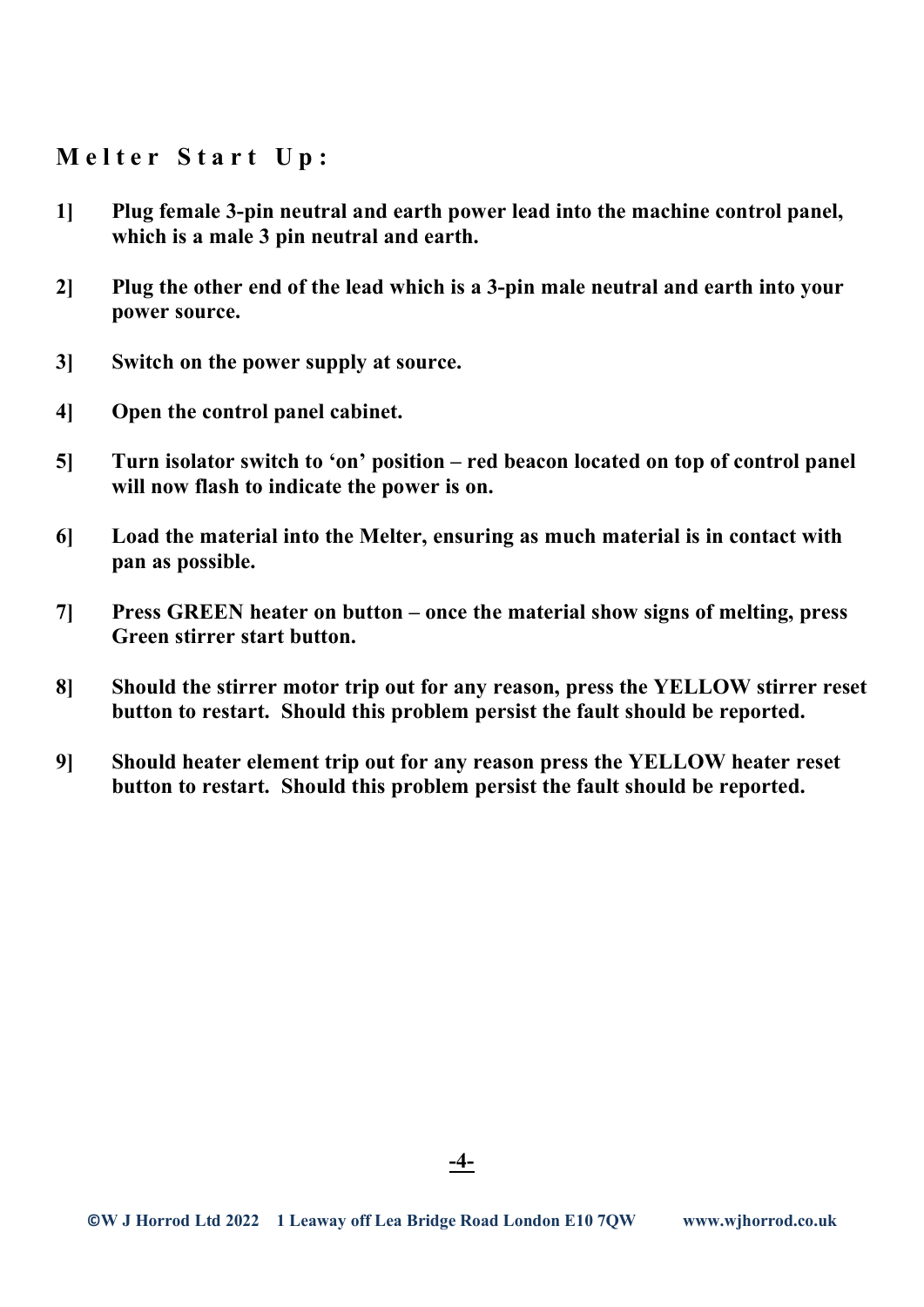**Temperature Controller:**

**To set the required material temperature, press the 'UP/DOWN' button on the digital controller. The controller will only go up to a maximum of 190°c. We recommend a set temperature of 180°c.**

**Electric Motor/Gearbox:**

**Power – 3 Phase 415 volts.**

**Working temperature :**

**160°c – 190°c – We recommend 180°c This is based on the information available at the time of writing. However, this may vary depending on the material manufacturer. Always check the manufacturers guidelines and instructions when using these materials.**

**Expansion:**

**Material expansion is approximately 25% at working temperature NEVER OVERFILL.**

**Agitation of Material:**

**ONLY agitate once the material starts to MELT and the stirrer will operate, be very careful at first, as un-melted material may be present. NEVER force the Melter if the stirrer is stuck, this will only result in damage to drive arm etc.**

**IMPORTANT – when adding material full-face visors must be worn, and the stirrer must be stopped in the centre of the pan. Once the material is added, close the lids and restart the stirrer.**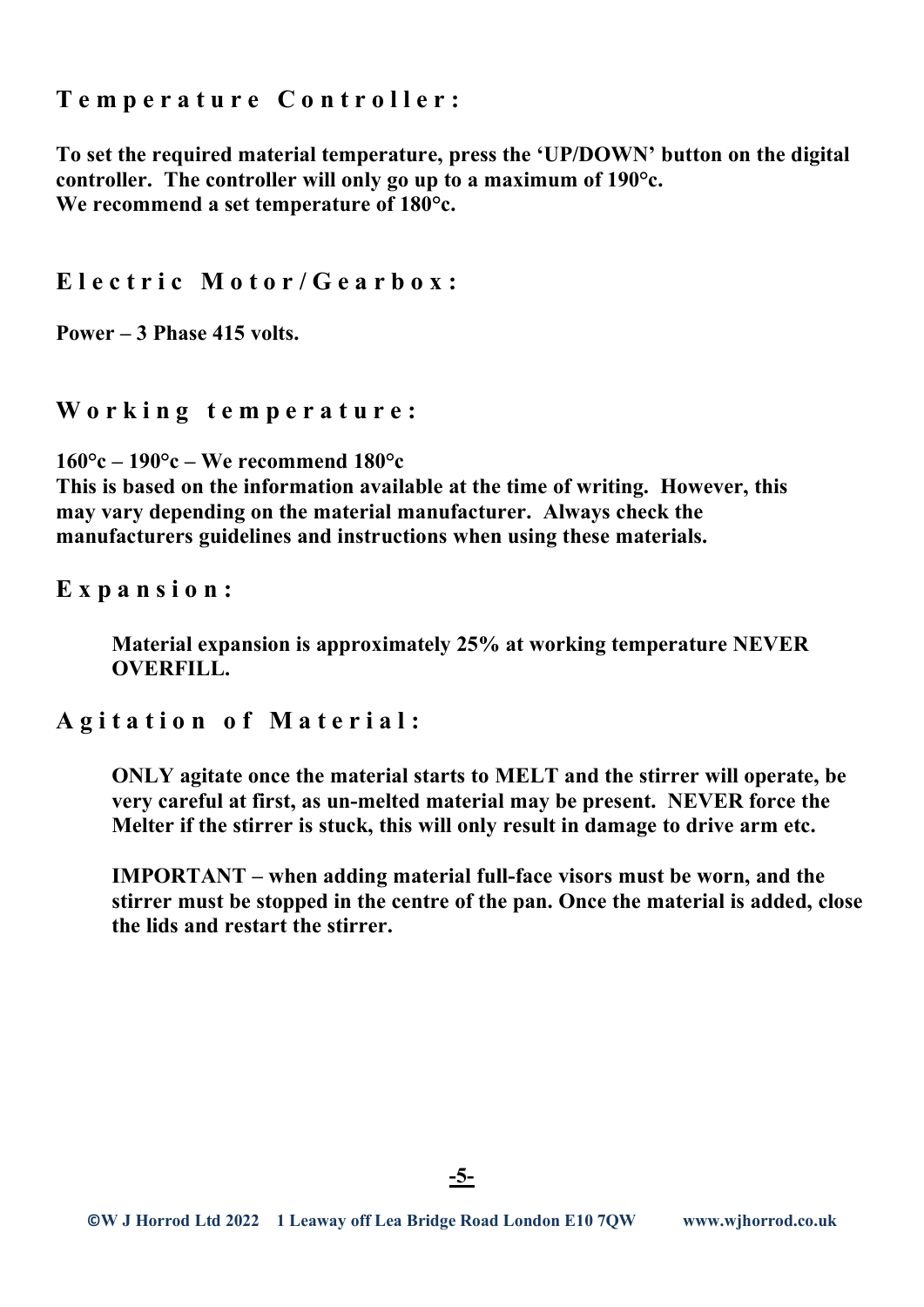**Closing Melter Down:**

- **1] Press RED heater off button.**
- **2] Press RED stirrer off button ensuring stirrer is left centre of the pan.**
- **3] Switch Isolator to the off position.**
- **4] Switch power supply off at source.**
- **5] Disconnect power cable:**
- **6] Store power cable in a safe and dry place.**

**-6-**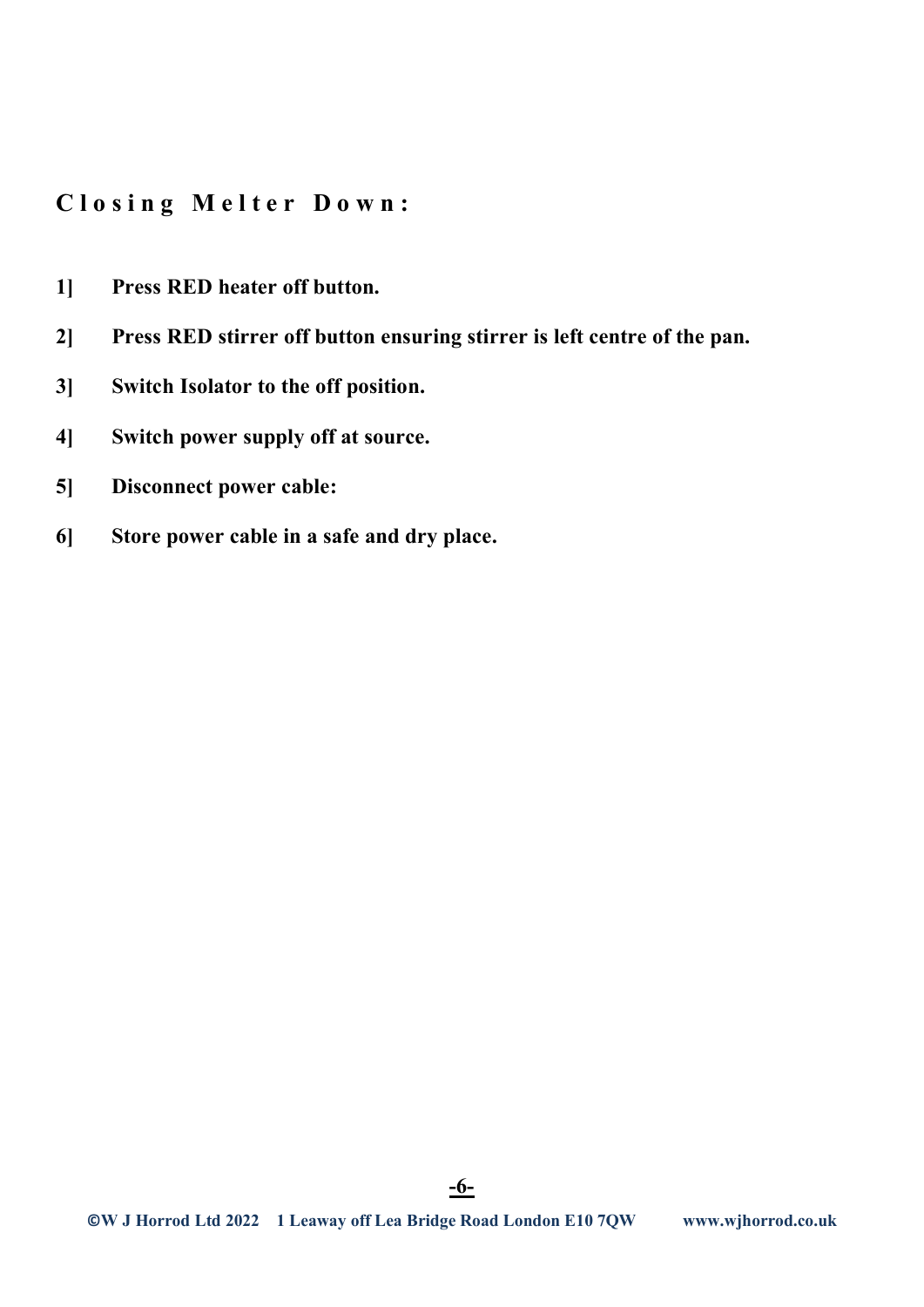## **Health & Safety:**

- **1] Equipment should only be used by a trained, certified operative.**
- **2] Lids must be closed at all times whilst the stirrer is engaged.**
- **3] Protective clothing and full-face mask should always be worn when operating or loading Melter.**
- **4] Never leave equipment unattended when in use.**
- **5] If a fault occurs, shut down the equipment immediately and report the fault to the person directly responsible.**
- **6] Always completely shut down the Melter and disconnect from all power supplies, allowing the Melter to cool before attempting any maintenance.**
- **7] When the Melter is being used where the general public may come into contact 'HOT SURFACE' warning signs should be posted on and around the Melter, and enclosed with protective fencing.**
- **8] Melters fitted with lifting eyes should always have examination certificates showing eyebolts have been inspected.**
- **9] All Melters require a current PAT test certificate.**
- **10] Last, but not least, always remember that safety is everyone's responsibility, never do anything that is likely to put yourself or anybody else at risk.**

Regulators must be marked BS:3016 or BS: EN:12864 or BS: EN:16129. Any regulator marked BS:3016 will be over 10 years old and should be replaced.

Use only certified hoses to BS:3212 or BS: EN:1763-1 or BS: EN:16436-1 which bear the year and name of manufacturer or stainless-steel convoluted hoses marked EN:10380 as LPG attacks and erodes natural rubber.

**-7-**